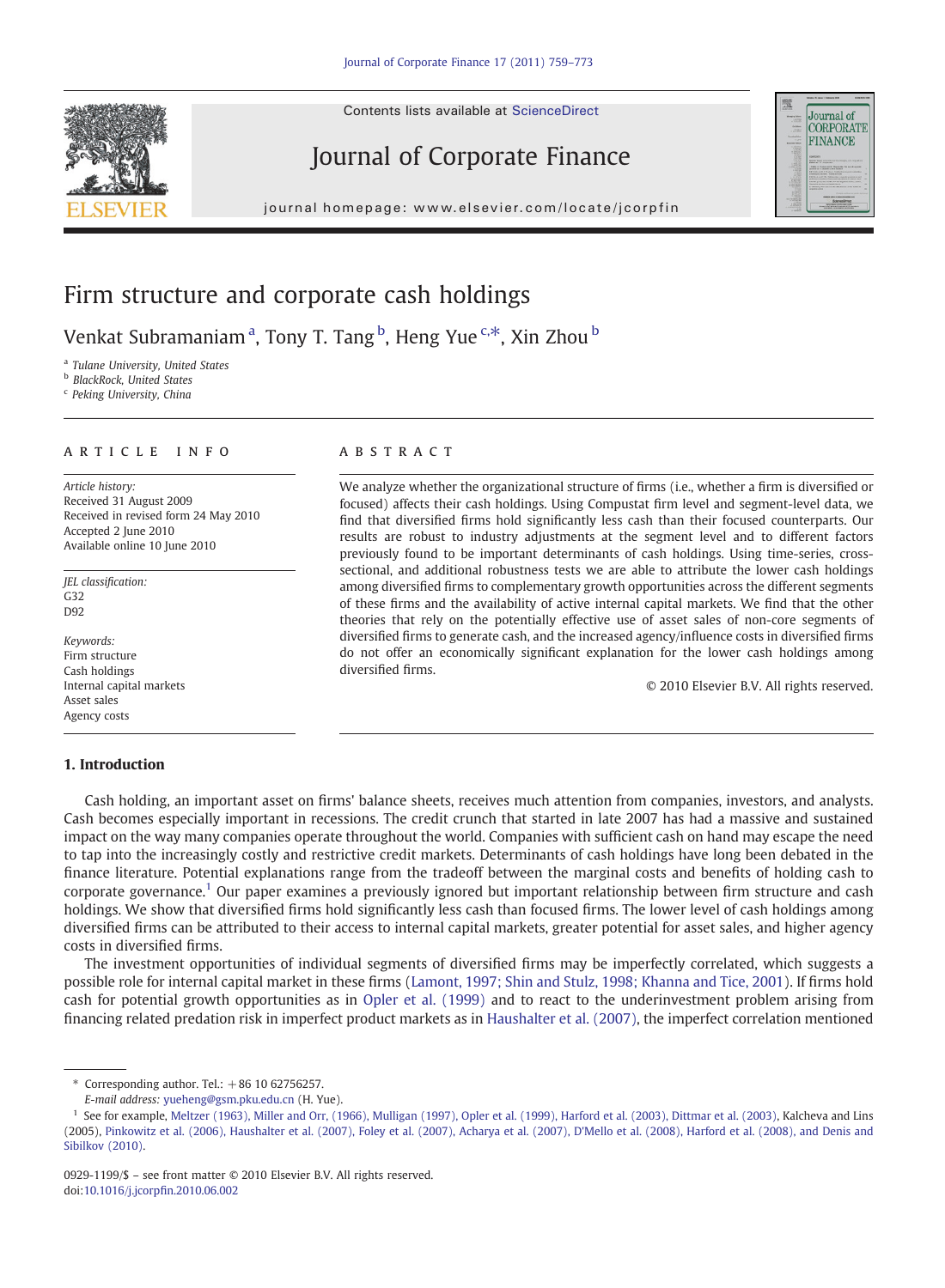above implies that diversified firms would need less cash on hand to meet their investment demands at any one point in time. Also, the availability of cash flow from one segment as potential capital for another segment reduces diversified firms' need for external capital and further reduces their benefits of holding cash.

In addition, diversified firms are more likely to be able to raise funds by selling their assets than focused firms. [Shleifer and](#page--1-0) [Vishny \(1992\)](#page--1-0) describe asset sales as a source of financing. A firm with assets that can be cheaply converted into cash can raise funds at a low cost by selling these assets. Therefore, given the size and breadth of assets owned, diversified firms are more likely to raise funds by selling substantial assets, especially the non-core segments, than single-segment firms, which in turn reduces the need for cash holdings. Consequently, firms with more than one segment should have lower levels of cash holdings relative to focused firms.

Lastly, diversified firms may face more severe agency problems that arise from segment-managers' intent to compete for firmwide resources [\(Rajan et al., 2000](#page--1-0)). Segments with more influence in the firm will receive more resources, which could lead to over-investment and other dead-weight costs [\(Milgrom and Roberts, 1990; Bagwell and Zechner, 1993\)](#page--1-0). Therefore, the marginal costs of holding cash and liquid assets, which generate these agency costs, are higher for diversified firms than for focused firms.<sup>2</sup> As a result, we would again expect diversified firms to hold less cash than focused firms in order to mitigate these agency costs.

Using Compustat data for U.S firms in the1988 to 2006 period, this paper finds that diversified firms hold significantly less cash than focused firms. This difference in cash holdings remains significant even after controlling for industry at the segment level, and other important determinants of cash holdings found in the literature. In addition, our paper shows that the presence of growth opportunities that are imperfectly correlated across segments in the firm, the increased potential for asset sales (of non-core assets), and the higher agency costs among diversified firms are all statistically significantly related to their lower cash holdings. However, we also find that with additional robustness tests, the imperfect correlations in growth across segments and the crosssegment financing possibilities arising from internal capital markets emerge as the most consistent and economically significant explanations for the lower cash holdings among diversified firms.

Our paper contributes to the cash holdings and the firm structure literatures in different and significant ways. [Opler et al.](#page--1-0) [\(1999\)](#page--1-0) provide a fundamental framework to study determinants of cash holdings and find several influential factors that determine cash holdings, including corporate growth prospects, short-term working capital, leverage, industry volatility, and firm size. Subsequent literature highlights the costs and benefits of cash holdings related to corporate governance (e.g., [Dittmar et al.,](#page--1-0) [2003; Pinkowitz et al., 2006; Kalcheva and Lins, 2007; Harford et al., 2008](#page--1-0) among others), the predation risk in imperfect product markets ([Haushalter et al., 2007\)](#page--1-0), financial constraints [\(Denis and Sibilkov, 2010\)](#page--1-0), and the financing of corporate investments (e.g., [Almeida et al., 2004\)](#page--1-0). [Dittmar et al. \(2003\)](#page--1-0) find that firms in countries with poor protection of shareholder rights hold twice as much cash as firms in countries with good protection of shareholder rights. They argue that the evidence is consistent with the view that investors in countries with poor shareholder protection are unable to force managers to pay out the excess cash.

In a related vein, [Dittmar and Mahrt-Smith \(2007\)](#page--1-0) show that the value of cash is also much lower in poorly governed firms. They show that in poorly governed firms, cash is dissipated in ways that significantly reduce future operating performance. Similarly, [Harford et al. \(2008\)](#page--1-0) find that in firms with high anti-takeover provisions (i.e., firms with poor shareholder rights), cash is dissipated through value-destroying acquisitions. Consistent with this evidence, [Kalcheva and Lins \(2007\)](#page--1-0) find that when external country-level governance is weak, although there is no general discount in value of high cash balance firms, there is a valuation discount to high cash balance firms where the managers are also expected to be entrenched.<sup>3</sup>

Our first significant contribution is that we examine the importance of several, previously ignored, non-governance related factors in explaining corporate cash holdings. We focus on organizational structure of firms by taking into account the crosssegment correlations in investment opportunities, and agency and asset structure aspects that are unique to diversified firms. We find clear evidence that firm structure influences cash management strategy and a diversified firm structure lowers the optimal level of cash holdings. As [Harford et al. \(2008\)](#page--1-0) argue, unlike in international data, where there is substantial variation in the protection of shareholder rights across countries, in the U.S., governance is fairly uniform. This lack of significant variation in governance regimes, especially between focused and diversified firms, provides us with an opportunity to isolate the relative importance of non-governance factors in determining cash holdings.

Second, this paper also contributes to the existing literature on firm structure—diversified versus focused firms, in two distinct ways. First, our paper complements the work in [Harford et al. \(2003\), Haushalter et al. \(2007\), Acharya et al. \(2007\), and Denis and](#page--1-0) [Sibilkov \(2010\)](#page--1-0) all of whom either directly or indirectly argue that cash acts as a hedge for firms against financing and predation risk, especially in downturns. We show that in this regard, a diversified firm structure in itself may be a natural hedge and may act as a substitute for cash holding. In addition, prior papers, including [Berger and Ofek \(1995\), Lamont \(1997\), Shin and Stulz \(1998\),](#page--1-0) [and Khanna and Tice \(2001\),](#page--1-0) study the effectiveness of internal capital markets within diversified firms. We extend previous work on the efficient allocation of firm resources from internal capital markets to include cash holdings. Our finding that firms with higher influence costs have less cash holdings indicates that conglomerates respond to the higher agency costs by reducing their cash holdings.

Third, this paper develops a methodology similar to that used in [Berger and Ofek \(1995\)](#page--1-0) to control for the industry effects on cash holdings, while previous literature uses industry dummy variables to control for the industry effects. More specifically, we use

<sup>&</sup>lt;sup>2</sup> Costs due to these principal–agent conflicts fall under the general rubric of influence costs in the corporate governance literature.

 $3$  [Faulkender and Wang \(2006\)](#page--1-0) also analyze the value that market places on cash holdings and how it varies cross-sectionally. In particular, they find that the marginal value of cash declines with large cash holdings, higher leverage, better access to capital markets, and as firms choose to distribute cash via dividends rather than repurchases.